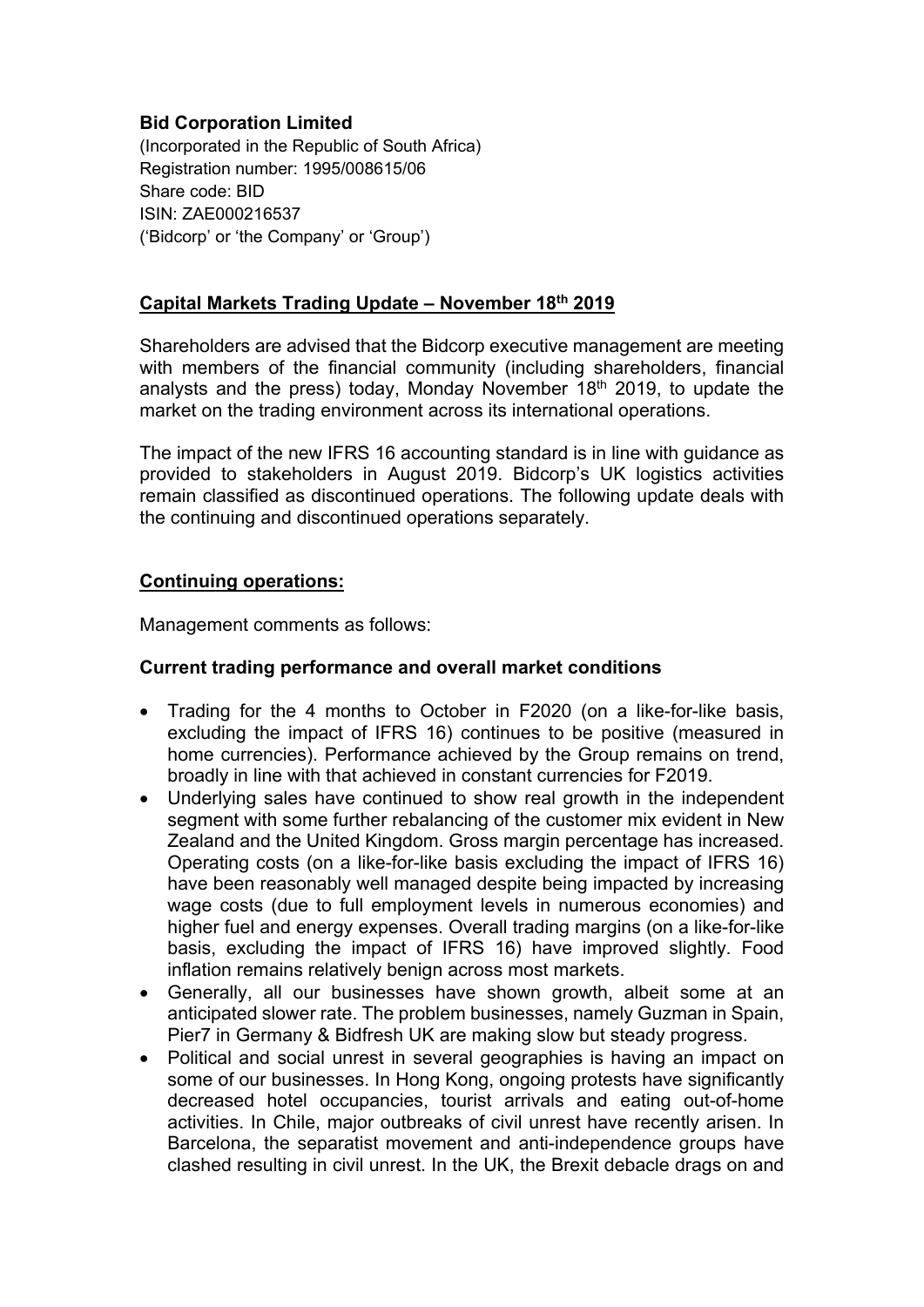economic growth is stuttering; although the imminent general election has signaled some potential positive news. Despite all the negatives, our management teams remain positive and motivated by opportunities.

 Currency volatility has negatively impacted Bidcorp's rand translated results to October in F2020. The rand translated results are approximately 1,0% lower than the constant currency results.

### **Strategic initiatives**

- Bidcorp's strategy remains focused on growth organically in current markets through real sales growth in the correct customer segment; via in-territory bolt-on acquisitions to expand geographic reach and product ranges; and via opportunistic strategic acquisitions as the Group enters new markets.
- Foodservice fundamentals across all our operating geographies remain positive.
- Acquisition opportunities in the foodservice space remain limited, either due to unrealistic vendor expectations or vendor uncertainty at this stage of the economic cycle, a consequence of which is only one bolt-on acquisition has been concluded so far this year. Our focus has been on creating a sustainable platform from which to build on in Iberia and Germany, while extracting the benefits from the more recent acquisition in Australia.
- We continue to invest in organic growth through ongoing capex spend, with the focus on having smaller, modern and environmentally efficient depots closer to the customer base.
- Our ecommerce, CRM and data analytics platform deployment continues to provide competitive advantage to Group businesses. Our global procurement initiatives are expanding both in Asia and Europe, the benefits of which reflect in each individual business.

# **Prospects**

 Management's expectations for F2020 remain cautious but largely unchanged; however, political uncertainty, slowing global growth and recent socio-economic unrest heightens risk.

### **Australasia**

 **Australia's** trading performance remains solid, despite weak consumer confidence and low inflation. Overall revenue growth has been dampened by the prior year exit of a low-margin contract which still reflects in the comparative base (exited September 2018); however, free trade growth is good. Competitive pressures are being felt in the national account segment which is impacting pricing. The core foodservice businesses are doing well, with the focus on growing the penetration of the meat and liquor product lines through the network. Supply Solutions (Imports)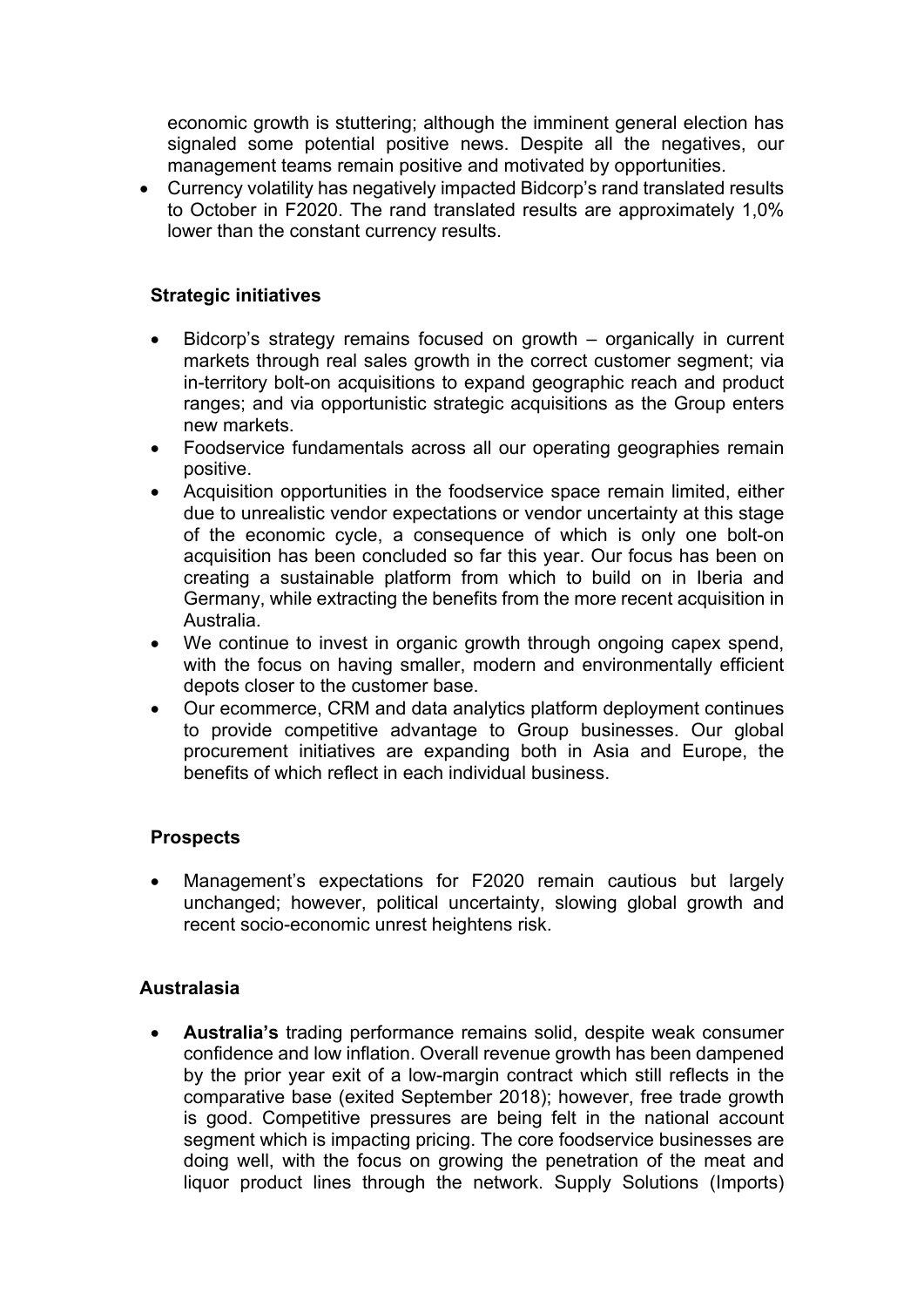continues to perform well off the back of further upstream integration. The Fresh business was exited in September 2019. Further capex has been invested in finalising the infrastructure upgrade programme. Bolt-on acquisition and greenfield opportunities remain.

 **New Zealand** continues its solid operational performance. Excellent progress has been achieved in replacing a large low-margin contract which exited with effect from July 2019. Overall revenue gains were limited; however, gross margin improvements are evident from the better customer mix. Higher costs are being driven by labour pressures (full employment and no migration) as well as increased capacity demands with the opening of our new, second depot in Auckland in October 2019. All segments of the business continue to develop profitably with ongoing innovation and value-add product development.

# **United Kingdom ('UK')**

- **Bidfood UK** continues to perform well with the rate of growth in line with expectation. Brexit-fatigue is having a demonstrable impact on consumer confidence and consequently economic growth. Sales volumes continue to grow in the independent sector as our focus on customer mix and highservice levels continues. National account volumes and margins are under competitive pressure as customer volumes decline. New volumes are being carefully managed in favour of sustainable margins. Additional distribution capacity came on-stream with the new Liverpool depot going live late in Q1. Ongoing investment in infrastructure remains an imperative to cater for anticipated growth. Strategic initiatives in own brand development, value-add opportunities and ecommerce implementation continue to gain traction. An acquisition of a small niche independent wholesaler, Elite Fine Foods, was concluded in the first quarter.
- Trading in **Bidfresh** has been disappointing in Q1 driven principally by the performance in the Produce business. Seafood continues to perform well, and Meat continues to build scale against the backdrop of a weak casual dining sector and general low consumer confidence. In Produce, the infrastructure expansion into the new additional depot and upgrade of the ERP system have hampered operational progress and profitability. Management's focus is on correcting these operational challenges and rebuilding profitability.

# **Europe**

 Overall results from our European businesses remains solid, despite challenges in both Spain and Germany. Improved like-for-like trading profit growth in constant FX has been achieved by the Netherlands, Belgium, Czech & Slovakia, Poland, Baltics and Italy. Cost pressures remain, particularly labour and fuel; however, they do appear to be moderating. Business improvement initiatives in Guzman (Spain) and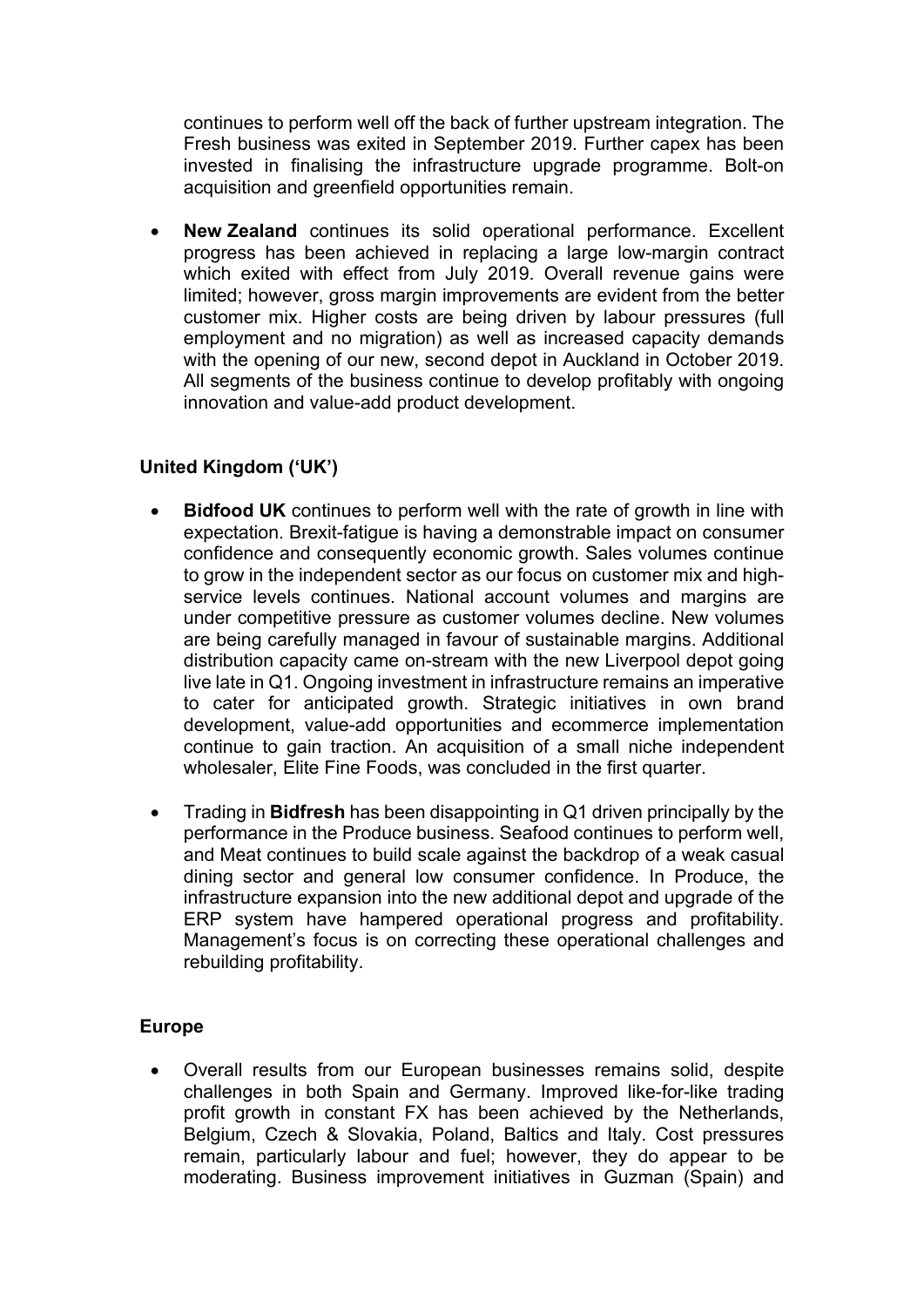Pier7 (Germany) are starting to deliver improved operational benefits in both operations, although profitability has been negatively impacted.

- **Netherlands** has continued to make good progress despite a tight labour market. The horeca segment is showing good growth, while the decline in healthcare has stopped. The business simplification journey continues as management focus on developing the high-service customer offering. Product range rationalisation and IT infrastructure realignment projects are ongoing. Depot reconfiguration and investment into new distribution infrastructure is underway to accommodate future growth.
- **Belgium's** performance is positive, delivering incrementally higher profitability. A number of catering customers have renewed their contracts. Volume growth in the freetrade and institutional sectors is ongoing. Depot consolidation to achieve operational efficiencies continue. The implementation of the 'myBidfood' ecommerce platform is progressing well.
- **Czech & Slovakia** continues to deliver good trading results although the rate of growth has moderated as overall economic growth slows. Sales have continued to grow, gross margins have been maintained and overall overhead costs are being well managed. However, cost pressures remain in labour, energy and fuel. Recent infrastructure investment in production facilities is yet to deliver anticipated returns. Opportunities in neighbouring territories offer expansion potential.
- Further strong organic growth in **Poland** has continued, delivering an excellent trading performance. Focus remains on the freetrade sector. Gross margin improvements have delivered an improved trading margin. Anticipated future organic growth will require additional infrastructural investment.
- **Italy** has delivered an improved trading performance despite the weakest summer season experienced in Italy for several years. Good penetration of the independent sector continues. Integration of recent bolt-on acquisitions, being D&D and Quartiglia, into DAC Italy is ongoing. Despite the political turmoil in Italy, business and consumer confidence are holding up. Regional expansion opportunities continue to be explored.
- **Iberia** comprises our businesses in Spain and Portugal. Overall performance in Spain is well below expectation, attributed mostly to the Guzman activities. Political unrest in Barcelona had a significant impact on Guzman's performance in October; however, internal focus remains on margin improvement and overhead cost reduction. The new ERP system has settled down and operational improvements are evident; however, financial performance remains poor. Igartza (acquired July 2018), a multicategory distributor in northern Spain, is performing well. Our business in Portugal continues to perform well. Investment into infrastructure will be required to alleviate capacity constraints in Portugal. Management remain positive about the medium-term growth prospects in the Iberian market.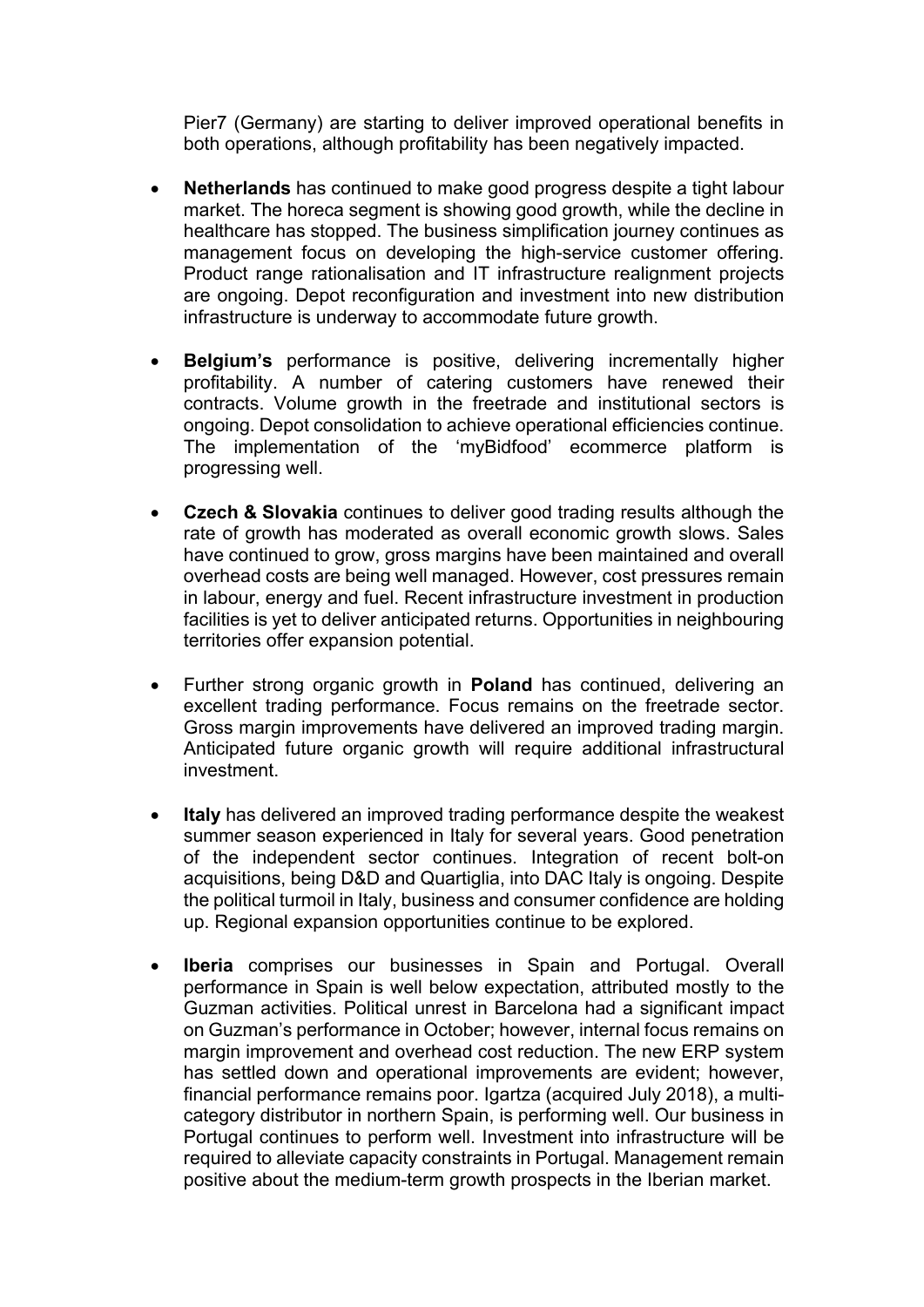- **Germany** continues to underperform with progress slow. Completion of the new depot in Munich is imminent. Further management changes have been made and additional Group resource has been deployed to guide improvements. Germany still represents a very large foodservice opportunity; however, further acquisitive expansion remains on hold until the current base has been stabilised.
- The **Baltics**, being Bidfood in Lithuania and Latvia, is now sustainably profitable. Focus is on leveraging the benefits of the new depot in Kaunas to achieve higher returns.
- Further expansion, both in terms of in-country bolt-on acquisitions and strategic entry into new geographies in Europe, remains possible, as we are not represented or underrepresented in many countries.

### **Emerging markets**

- **South Africa** overall is showing solid results despite a persistently weak economic environment. Bidfood has continued its growth trajectory and the Crown Food business has recovered post the Listeriosis crisis and is achieving growth in many areas of the business. Results from the Chipkins Puratos JV are flat as end-user customer preferences have shifted away from yeast products in plant bakeries to cheaper maize alternatives. Focus remains on shifting the product mix to further value-add products.
- **Greater China's** year-to-date financial performance is flat against F2019 with the anticipated improvements gained in mainland China offsetting the unexpected declines in Hong Kong, directly attributable to the fallout from the social crisis that has unfolded. In **mainland China**, trading continues to improve following the dairy crisis of the past. Dairy remains an important category; however, continuing product range diversification continues. Operations commenced at the new meat (value-add processing) factory in Q4 F2019; however, the production ramp-up has been slowed by outstanding regulatory approvals. Our geographic distribution network is now reasonably complete. **Hong Kong** continues to be significantly impacted by the fallout from the unrest of the past few months. Management and staff have embarked upon flexible working hours, have all agreed to unpaid leave and are working with suppliers and landlords to minimize operating costs. Safety measures to protect staff and assets have been introduced. Further supplier dislocation in dairy arose in July 2019; however, alternative suppliers have been sourced. The greater China working capital cycle remains under close scrutiny.
- **Singapore** has seen a positive uptick in activity levels and continues to deliver steady growth. Good traction is being achieved in the core foodservice market. **Malaysia** has performed well, and further nationwide growth opportunities are being explored. Our small joint venture in **Vietnam** is progressing, albeit slower than originally planned.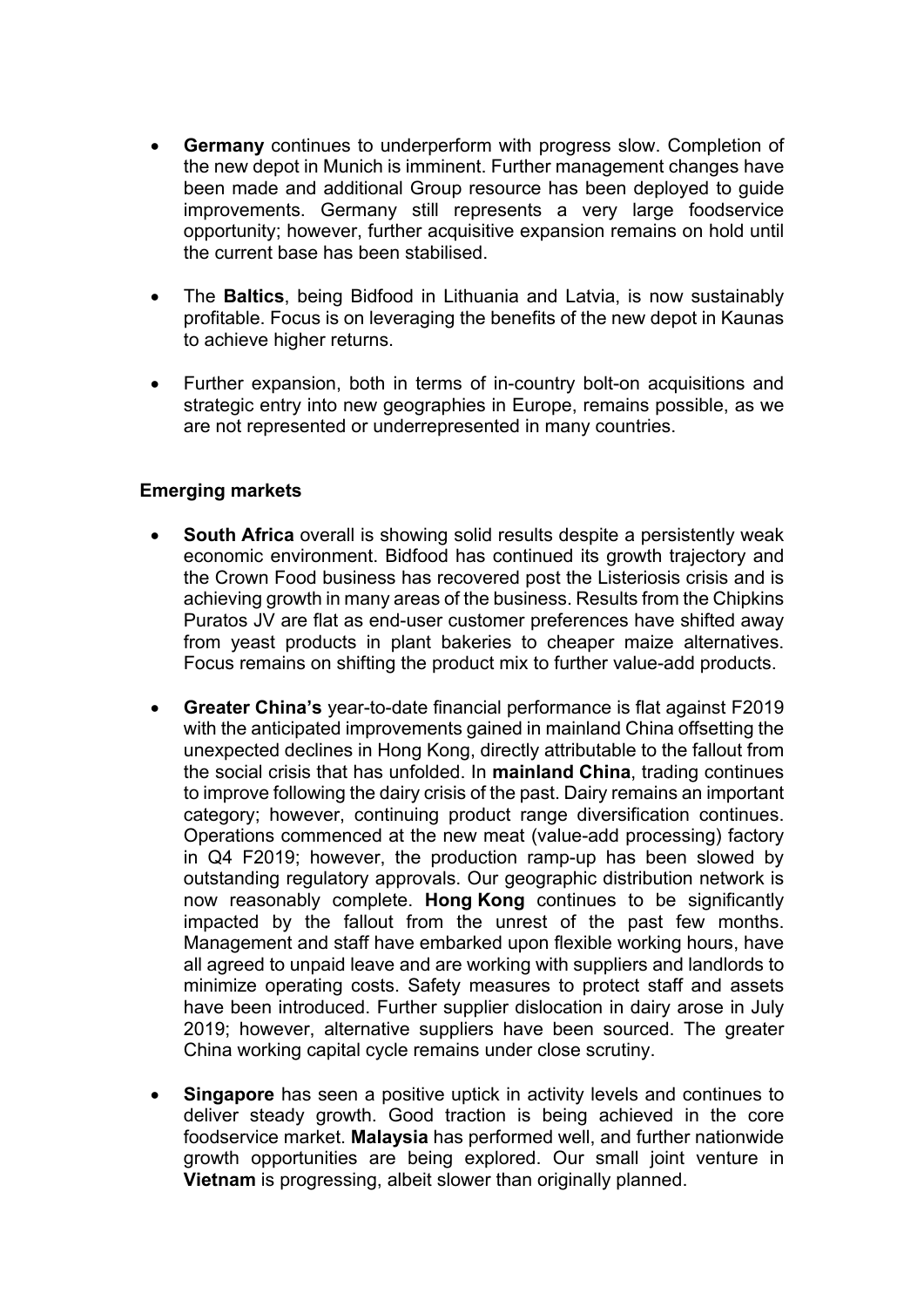- In **South America**, our focus remains on building a strong platform in a region with significant growth potential. In **Brazil,** the economy continues to be challenged; in spite of this our business has maintained its performance. Refinement of the business model continues to enable sales volume growth and expansion of the broadline product range. Bolt-on opportunities continue to be pursued; however, vendor expectations remain unrealistic. **Chile** was performing very well to October; however, violent and unexpected political unrest has negatively impacted this trajectory. Local management have reacted quickly to the crisis but how long this unrest will continue for remains unknown. Integration and benefits of the acquisition made in October 2018 continue to be achieved. Our investment in the foodservice business **Blancaluna, Argentina** is performing in line with expectation.
- In the **Middle East**, our businesses have performed very well, particularly in Saudi Arabia. The **UAE** is showing some improvement; but tourism and hotel occupancies are still struggling. Our **Saudi** operation has again performed very well, buoyed by structural social and economic reforms which are translating into higher economic activity. All other businesses, albeit they are small, are profitable. New opportunities in adjacent geographies are being explored.
- **Turkey** continues to improve as the mix is shifted to local products supplying local customers. A new greenfield branch was opened in Antalya in October 2019.

### **Acquisitive activity**

- Bidcorp remains alert to all acquisition opportunities that present themselves both in current markets and in new territories.
- In the 4 months to October 2019, the following bolt-on acquisition was made:
	- o Bidfood UK acquired Elite Fine Foods, a niche independent wholesaler.

### **Discontinued operations – UK logistics activities:**

### **CD business**

- As announced on October 2<sup>nd</sup> 2019, a contract was entered into for the disposal of Best Food Logistics to the Booker Group, a wholly owned subsidiary of Tesco Plc. Several conditions precedent have been met and good progress has been made on the remaining few. We anticipate closure between late January and early March 2020.
- Trading performance in Best Food Logistics continues to improve off the back of better service levels and a more sustainable revenue platform.